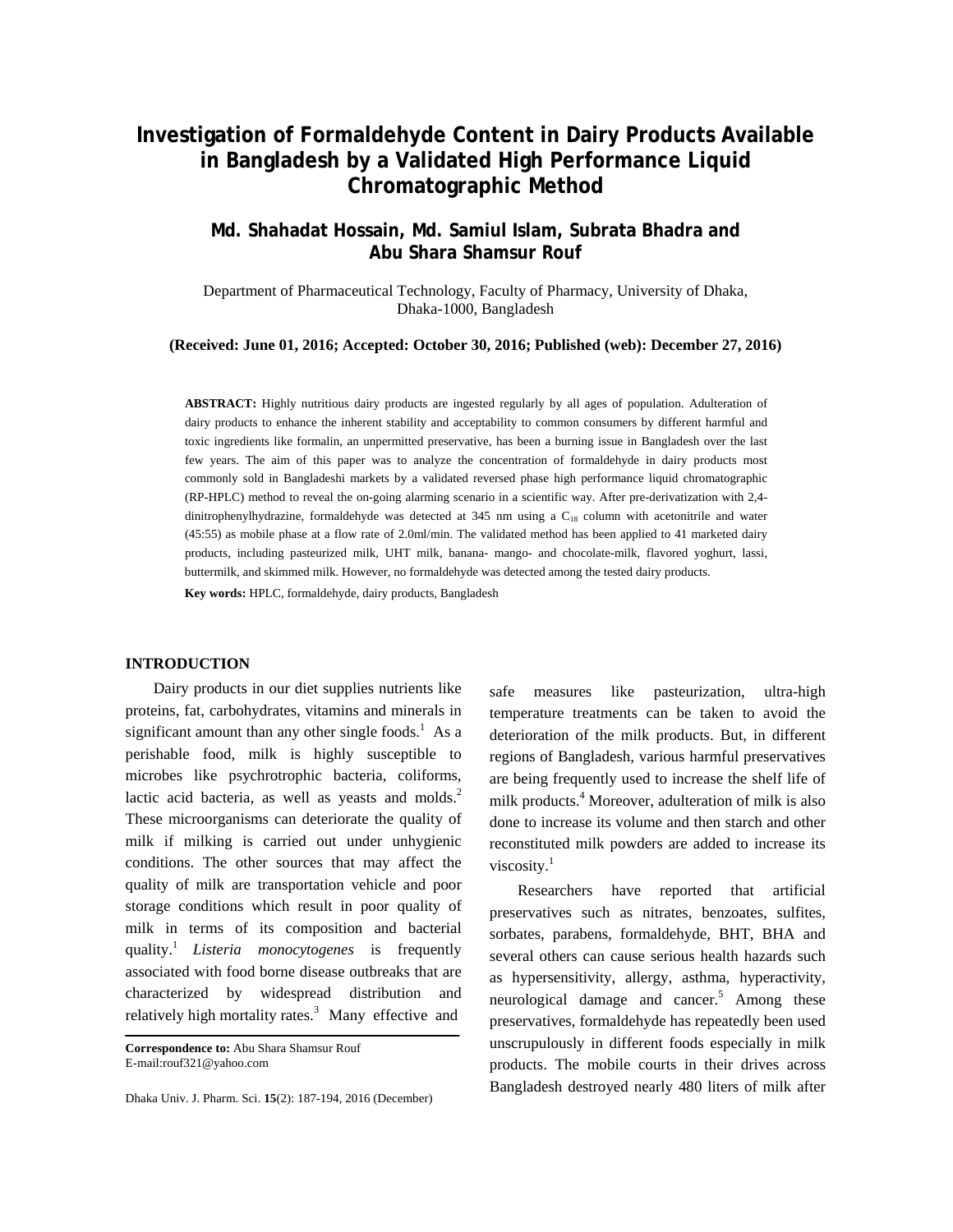detecting formalin in the two years since April, 2012.<sup>6</sup>

 Formaldehyde is a colorless, flammable gas with a pungent, suffocating odor and readily soluble in water, alcohols, diethyl ether, acetone and other polar solvents whereas formalin (37% solution in  $H_2O$ ) is the most common solution and widely known.<sup>7</sup> It is formed endogenously during the metabolism of amino acids and xenobiotics and most formaldehyde is probably reversibly bound to macromolecules. Owing to its reactivity with biological macromolecules, most of the formaldehyde inhaled is deposited and absorbed in regions of the upper respiratory tract with which the substance comes into first contact. $8,9$  It is also rapidly metabolized to formate by a number of widely distributed cellular enzymes, especially formaldehyde dehydrogenase. Owing to the rapid metabolism of formaldehyde, much of this material is eliminated in the expired air as carbon dioxide shortly after exposure. Excretion of formate in the urine is the other major route of elimination of formaldehyde. $10,11$ 

 It causes vomiting, diarrhea and abdominal pain and larger doses may cause decreased body temperature, shallow respiration, weak irregular pulse and even blindness.<sup>12</sup> It is reported to have the potential effect of significantly mis-folding DNA, RNA and native soluble proteins into insoluble fibrils comprising of cross- ß-sheet and oxidizing proteins with the attendant amyloid fibrillation and increase in acid levels in the blood even if it remains in the human body for only a short time.<sup>13</sup> Inhaled formaldehyde gas is reported to have negative effects on the central nervous system, and these effects may appear in the form of insomnia, lack of concentration, memory loss, loss of appetite, and mode/balance alteration.14 Some reports have suggested that the development of bronchial asthma following inhalation of formaldehyde may be due to immunological mechanisms.<sup>15</sup> Long term exposure to formaldehyde is known to cause irreversible neurotoxicity and is related to central nervous system cancer.<sup>16</sup> It is considered as a known human carcinogen by many experts and government bodies,

including the United States Department of Health and Human Services and the International Agency for Research on Cancer.<sup>17</sup> Evidence of genetic effects (i.e., chromosomal aberrations, sister chromatid exchanges) in peripheral lymphocytes from individuals exposed to formaldehyde vapor has also been reported in some studies.<sup>18</sup> So, formaldehyde should not be used in any food products and to ensure the formaldehyde free dairy products, a proper, precise and sensitive analyzing technique is necessary.

 There are already few techniques/methods available for the assay of formaldehyde. But, no suitable methods have been reported to analyze formaldehyde in dairy products. However, the mobile courts in Bangladesh have been detecting formaldehyde by the instrument namely Formaldehyde Meter Z-300 (Environmental Sensors Co, USA) with limited applications to food items. $<sup>6</sup>$ </sup>

 Besides, formaldehyde can be quantitatively analyzed by spectrophotometry and fluorometry<sup>19</sup>, sol-gel based sensor<sup>20</sup>, flow-injection solid phase spectrophotometry<sup>21</sup>, HPLC<sup>22</sup>, and potentiometric sensors $^{23}$ . After reviewing the articles inquisitively, we aimed to develop a RP-HPLC method to analyze formaldehyde quantitatively in the dairy products which will be easier, more sensitive, more accurate as well as time and cost effective. Therefore, our main aim was to assess formaldehyde in the marketed dairy products available in Bangladesh to check the adulteration of the food products.

## **MATERIALS AND METHODS**

 **Chemicals and reagents.** Analytical grade 37% formaldehyde solution (formalin), purchased from Merck, Germany was used as working standard. HPLC grade acetonitrile (RCI Labscan, Thailand), analytical grade trichloroacetic acid (BDH Chemicals, England), sodium hydroxide pellets (Merck, India), disodium hydrogen phosphate, sodium dihydrogen phosphate (Fisher Scientific, India), DNPH (Merck, Germany), and HPLC grade water were used for analytical purposes.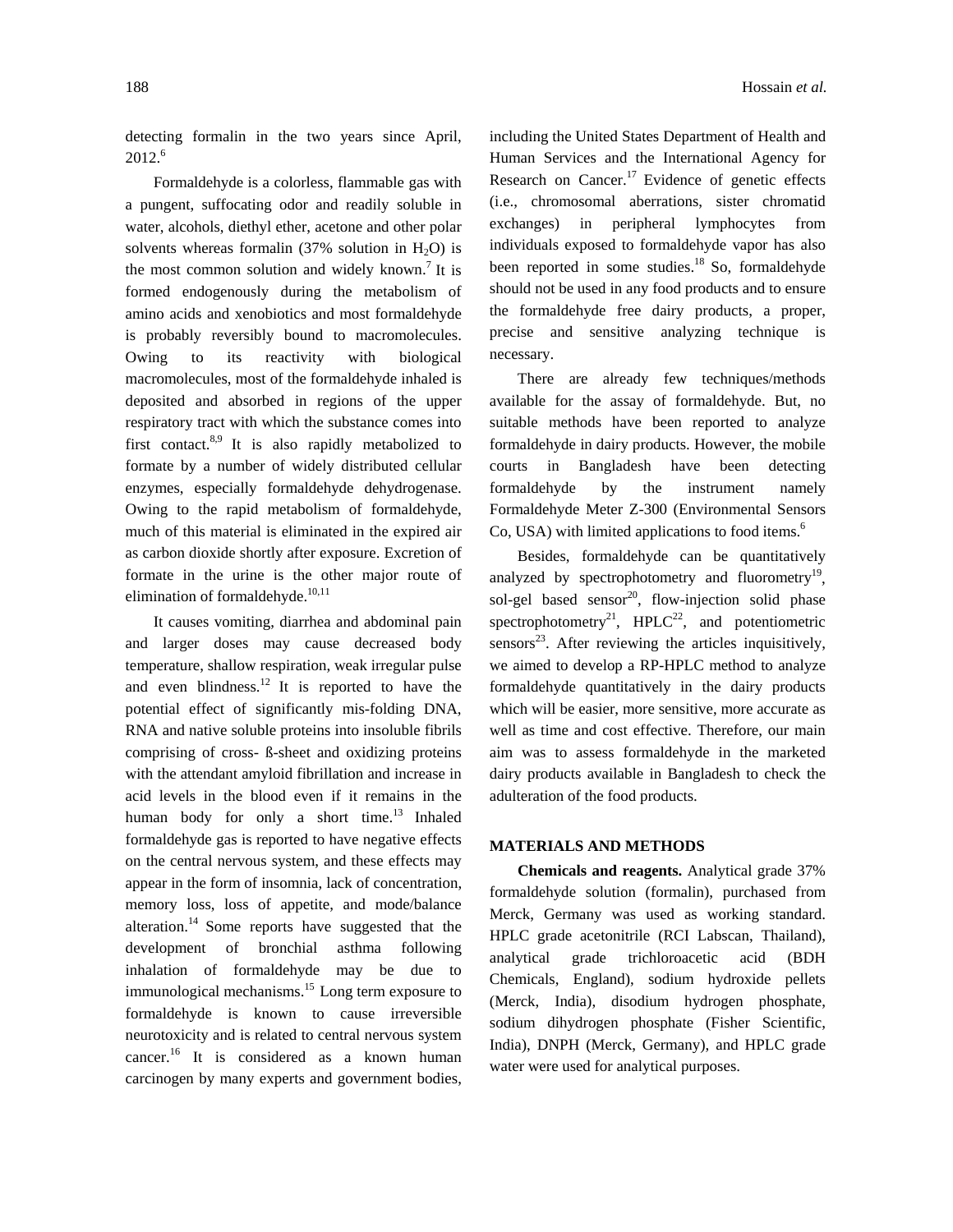**Sample collection and storage.** Forty one (41) marketed dairy products were collected from departmental stores, supermarkets and farms in Dhaka, Bangladesh during mid-2013. There were 10 full cream milk, 7 milk samples from local dairy farm, 6 chocolate milk, 5 mango milk, 8 buttermilk, 2 skimmed milk, 1 banana milk, 1 flavored yoghurt and 1 yoghurt (lassi). The number of different types of collected dairy products are listed in Table 1.

 **Equipments.** pH of each samples was checked by Cyberscan 500 pH meter (Eutech, Singapore). The samples were processed using Kubota-2100 centrifuge machine (Kubota, Japan) and Cole-Parmer Filtration machine (USA) was used to filter the mobile phase. To analyze the samples, a binary HPLC system (Shimadzu, Japan) equipped with a vacuum degasser (Model: DGU–20A3) and a UV/Vis detector (Model: SPD–20A) was used.

|  |  | Table 1. Various types of collected dairy products. |
|--|--|-----------------------------------------------------|
|  |  |                                                     |

| <b>Parameters</b> | Preservation technique applied       |                                     |                                                      |  |
|-------------------|--------------------------------------|-------------------------------------|------------------------------------------------------|--|
| Products quantity | UHT-processed: 16                    | Pasteurized: 9                      | No preservation technique (except refrigeration): 16 |  |
| Source of origin  | Locally processed: 12<br>Imported: 4 | Locally processed: 9<br>Imported: 0 | Locally processed: 16<br>Imported: 0                 |  |

No product labelled the presence of preservatives especially formaldehyde in the product label claim; these samples were stored in a refrigerator below 4°C till further use.

 **Chromatographic conditions.** The separation was achieved using a 5 µm particle sized octadecylsilyl (ODS) column  $(250 \text{ mm} \times 4.6 \text{ mm} \text{ i.d.})$ (Phenomenex, USA). The mobile phase consisted of acetonitrile and water at a ratio of 45:55. The mobile phase flow rate was 2.0 ml/min and the injection volume was 20 µl. The analyses were performed at 345 nm for formaldehyde.

 **Pre-derivatization.** As formaldehyde does not possess chromophore, the RP-HPLC method required pre-column derivatization with DNPH. One ml of standard formaldehyde solution was mixed with 0.45 ml of 0.1% DNPH and shaken for 2 min. It was then mixed with 0.4 ml of 0.1 M phosphate buffer (pH 6.8) and 1.4 ml of 1M sodium hydroxide. The mixture of the solution was shaken for 1 min and it was then injected into HPLC after 4 min. Same procedure was followed in cases of sample solutions.

## **Preparation of solutions**

 **Preparation of standard solutions.** A solution of standard of known concentrations of formaldehyde (8 ppm) were prepared.

 **Preparation of sample solution.** Accurately measured 40 ml of marketed product was taken into a centrifuge tube with 4 ml of trichloroacetic acid, to precipitate out the fats and proteins present in milk and milk products (41). Then it was centrifuged for 10 min at 3000 rpm. The supernatant was separated and then filtered using a Whatman 41 filter paper to obtain the final sample. $^{24}$ 

#### **Validation of the test procedure**

 Method validation study was performed based on the current pharmaceutical regulatory guidelines i.e., ICH Q2 (R1). A number of parameters such as precision, accuracy, specificity, linearity, ruggedness and robustness were investigated for this purpose.

**System suitability.** For the evaluation of system suitability, the repeatability, retention time and tailing factor of six replicates of working standard of formaldehyde (8 ppm) were used and percentage relative standard deviation (%RSD) values were calculated in each case.

Linearity. The linearity was checked by analyzing different concentrations of formaldehyde (2 – 16 ppm). Calibration curves were made using MS Excel 2007 for each standard component. The regression line was calculated as  $Y = mX + c$ , where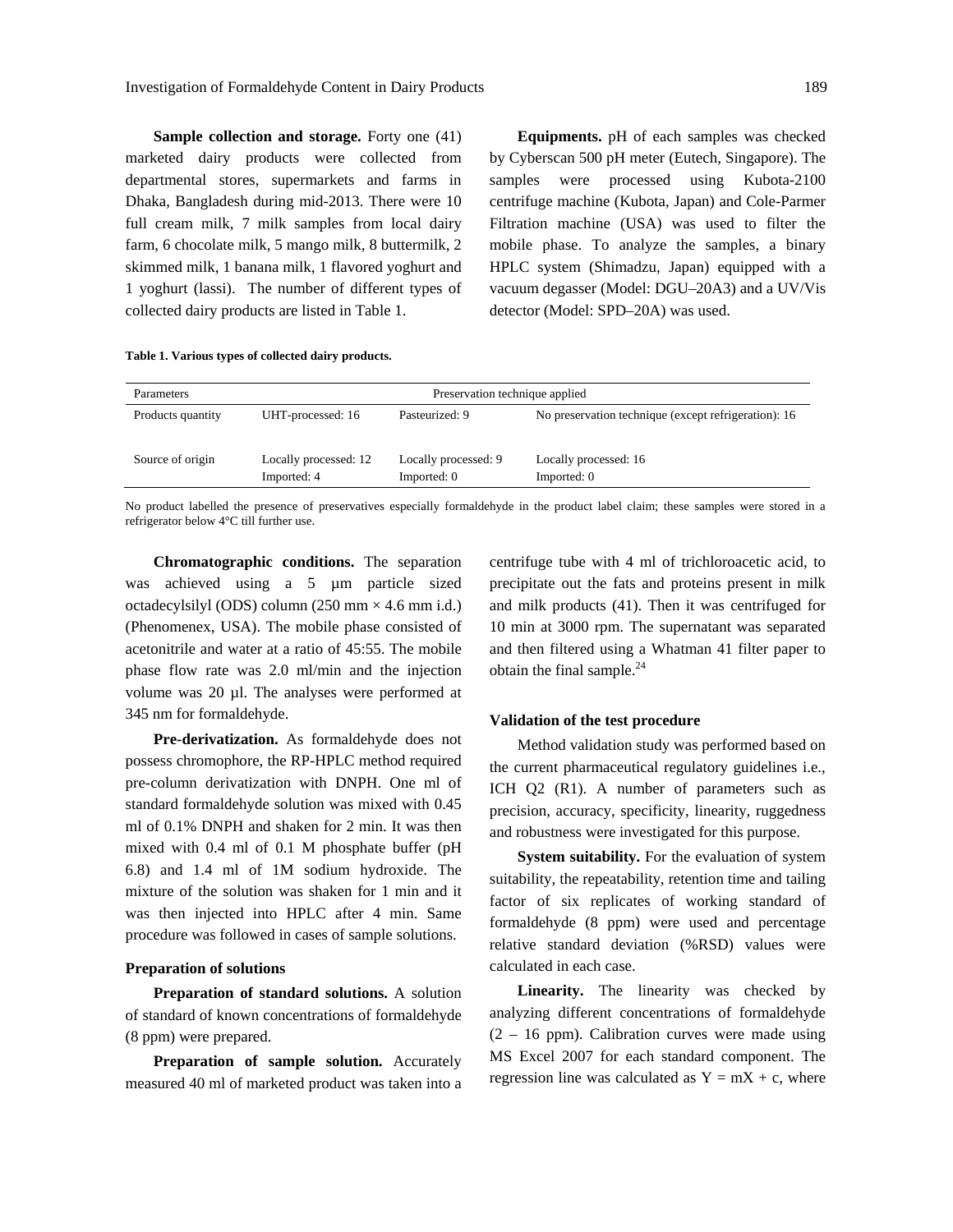X was the concentration of standard and Y was the response (peak area expressed as AU).

 **Limits of detection (LOD) and limits of quantitation. (LOQ).** LOD and LOQ were calculated according to ICH Q2 (R1) recommendations in accordance with the 3.3s/m and 10s/m criteria respectively, where 's' is the standard deviation of the peak area and 'm' is the slope of the calibration curve determined from linearity investigation.

 **Accuracy (recovery test).** Recovery test was done by injecting a sample of known concentration of standard solutions. Then percent recoveries (mean ± %RSD of six replicates) were calculated.

 **Precision.** Repeatability (intra-day precision) and intermediate precision (inter-day precision) of the methods were determined by using the solution of standard formaldehyde (8 ppm) and the solutions were analyzed in six replicates on the same day (intra-day precision) and daily for six times over a period of three days (inter-day precision).

 **Ruggedness.** Ruggedness of the method was determined by analyzing six assay sample solutions of standard formaldehyde (8 ppm) by two analysts in the same laboratory to check the reproducibility of the result. The percentage recovery and %RSD were calculated in both cases.

 **Robustness.** To determine the robustness of the method, different flow rate and ratio of the mobile phase and the pH of the solution of sulfuric acid were introduced. The %RSD of robustness testing under these conditions was calculated in all cases.

## **RESULTS AND DISCUSSION**

#### **Validation of the method**

 **System suitability.** The results (Mean *±* %RSD of six replicates of the standards) of the parameters indicated good performance of the chromato-graphic system. The result is shown in table 2.

**Table 2. Chromatographic characteristics of system suitability.** 

| Peak area           | <b>Retention</b> time | Tailing factor      |
|---------------------|-----------------------|---------------------|
| $(Mean \pm \% RSD)$ | $(Mean \pm \% RSD)$   | $(Mean \pm \% RSD)$ |
| $216226.2 + 0.80$   | $15.273 + 0.98$       | $1.117 + 0.58$      |

Linearity. The linearity was checked by analyzing 2, 4, 8, 12 and 16 ppm formaldehyde solutions. The linear regression equation for the calibration curve (figure 1) was found  $Y = 27951X$ . 5528 (X=concentration and  $Y =$  peak area) with the correlation coefficient  $(R^2)$  of 0.999.



Figure 1. Calibration curve of formaldehyde.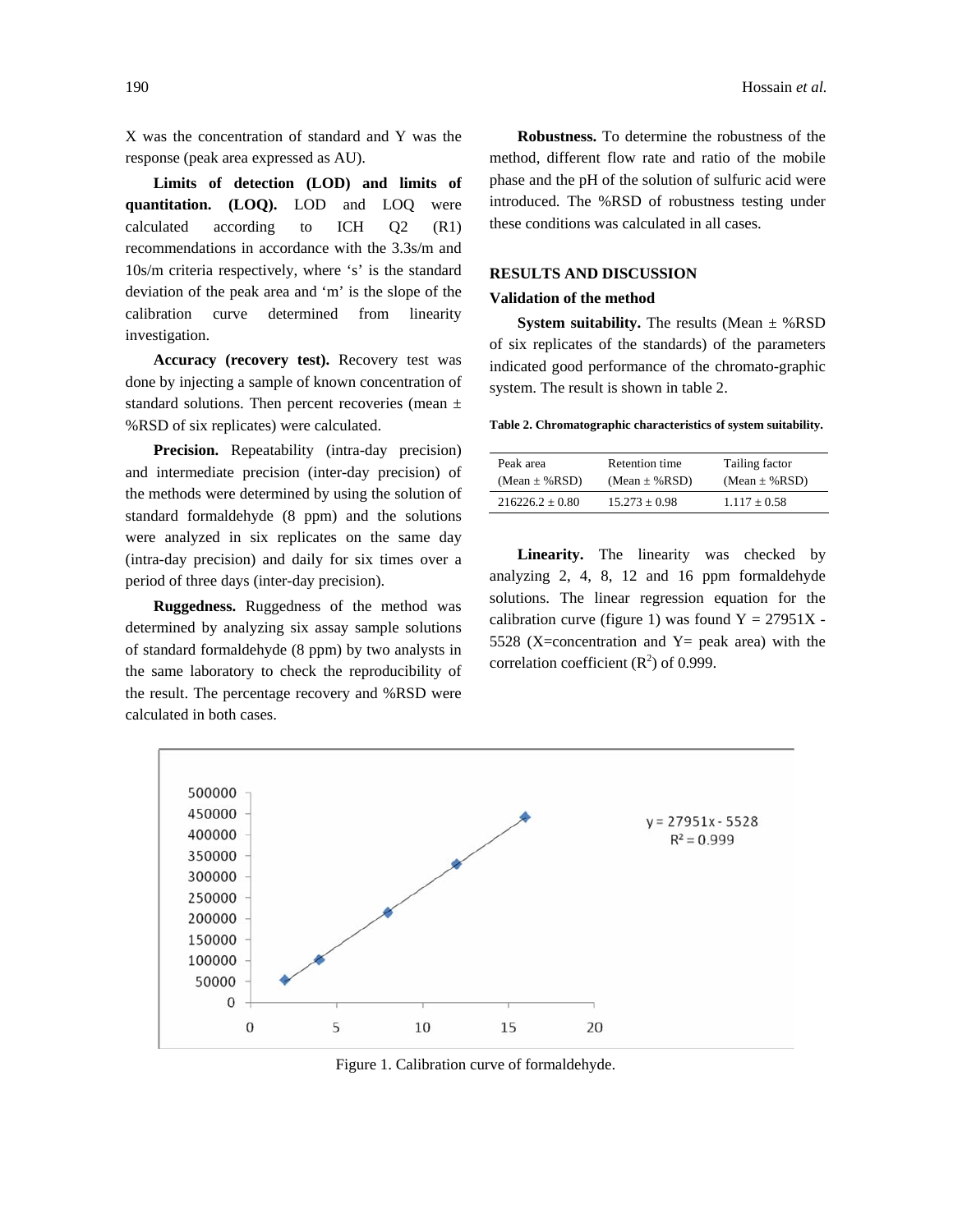**Limit of detection (LOD) and limit of quantitation. (LOQ).** The LOD and LOQ of formaldehyde were found to be 0.4 and 1.15 ppm, respectively.

 **Accuracy (recovery test).** The overall recoveries of the standards are summarized in table 3. The method showed good recovery.

 **Precision.** Repeatability (intra-day precision) and intermediate precision (inter-day precision) of the method were determined by using the solution of standard formaldehyde (8 ppm) and the solutions were analyzed in six replicates on the same day (intra-day precision) and daily for six times over a period of three days (inter-day precision). The relevant data are shown in table 4.

**Ruggedness.** Ruggedness of the proposed method was determined by analyzing six assay sample solutions of standard formaldehyde (8 ppm) by two analysts in the same laboratory to check the reproducibility of the test result. The percentage recovery and standard deviation were calculated in both cases. The results (% of recovery  $\pm$  standard deviation of six assay samples) are presented in table 5.

| Amount used (ppm) eq. to (80% -<br>120%) respectively | Amount recovered (ppm) | % Recovery<br>$(Mean \pm \% RSD)$ |
|-------------------------------------------------------|------------------------|-----------------------------------|
| 6.4                                                   | 6.22                   | $97.14 \pm 0.49$                  |
| 7.2                                                   | 6.98                   | $96.94 \pm 0.51$                  |
| 8                                                     | 7.45                   | $93.59 \pm 0.39$                  |
| 8.8                                                   | 8.46                   | $96.17 \pm 0.53$                  |
| 9.6                                                   | 9.08                   | $94.55 \pm 0.5$                   |

**Table 4. Precision of the method.** 

| Spike level (%) | Intra-day (Mean $\pm$ %RSD) | Inter-day (Mean $\pm$ %RSD) |
|-----------------|-----------------------------|-----------------------------|
| 100             | $216226 + 0.80$             | $215636 + 0.55$             |

#### **Table 5. Ruggedness study of the method.**

**Table 3. Results of accuracy determination.**

|                    | Analyst 1              | Analyst 2          |                        |  |
|--------------------|------------------------|--------------------|------------------------|--|
| Amount found (ppm) | % Recovery $\pm$ % RSD | Amount found (ppm) | % Recovery $\pm$ % RSD |  |
| 7.49               | $93.59 + 0.39$         | 7.51               | $94.26 \pm 0.51$       |  |

#### **Table 6. Robustness study of the method.**

| Amount of standard (ppm) | Change in flow rate                     |                 |                 |
|--------------------------|-----------------------------------------|-----------------|-----------------|
|                          | Amount detected (ppm)(mean $\pm$ % RSD) |                 |                 |
|                          | $1.9$ ml/min                            | $2.0$ ml/min    | $2.1$ ml/min    |
| 8                        | $7.78 \pm 0.99$                         | $7.87 \pm 0.91$ | $7.75 + 1.04$   |
|                          | Change of ACN : Water                   |                 |                 |
|                          | Amount detected (ppm)(mean $\pm$ % RSD) |                 |                 |
|                          | 40:60                                   | 45:55           | 50:50           |
| 8                        | $7.78 \pm 0.99$                         | $7.87 \pm 0.91$ | $7.81 \pm 0.98$ |

 **Robustness.** The ability of method to remain unaffected by small changes in parameters is called robustness. To determine the robustness of the method, the pH of the solution of sulfuric acid, flow rate and different ratio of the mobile phase were introduced. The %RSD of robustness testing under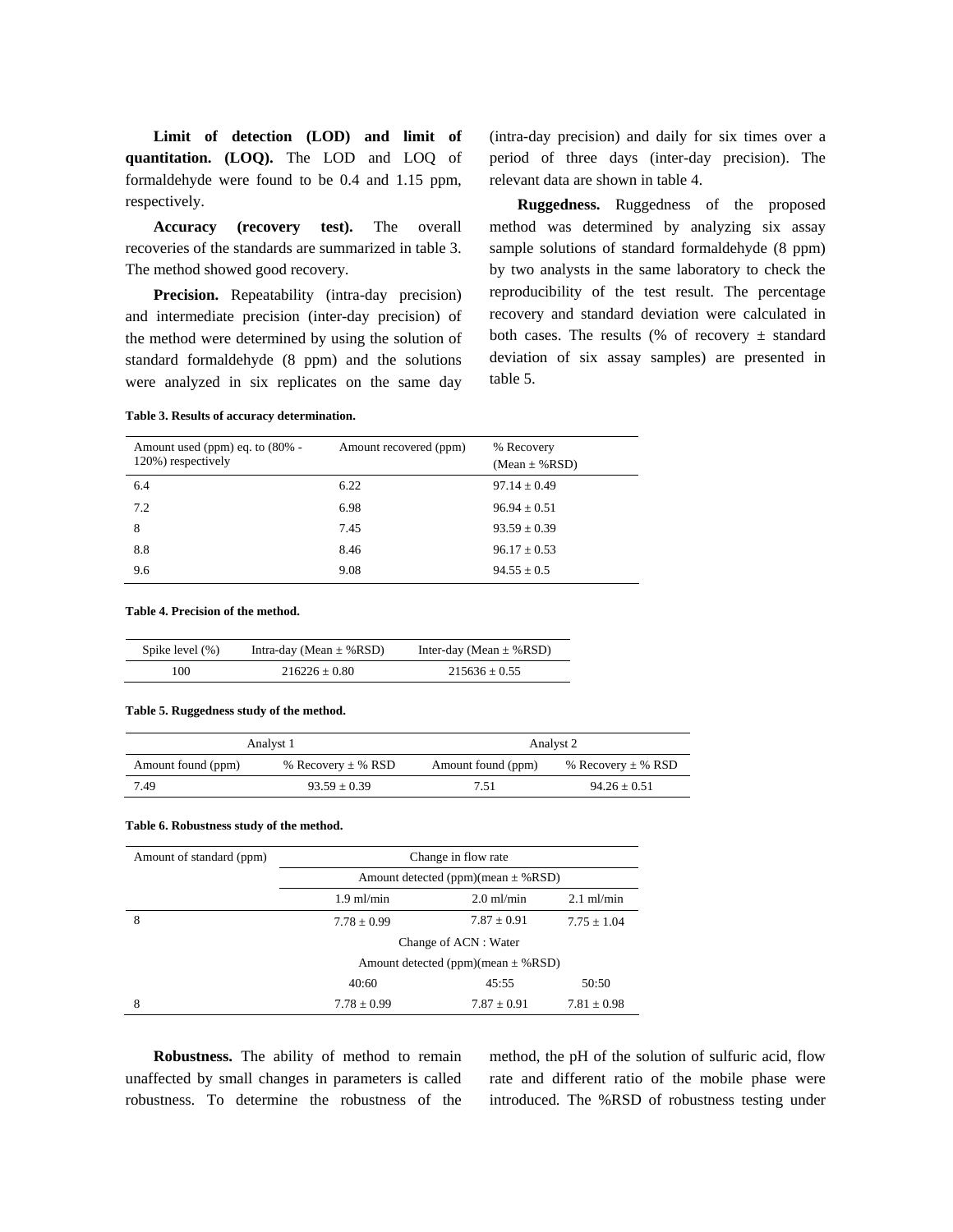these conditions was calculated in all cases. Table 6 reveals the results.

**Analysis of dairy products by the validated method.** 

 A precise, accurate, robust and rugged RP-HPLC method for analysis of formaldehyde has been used to investigate 41 marketed dairy products without any difficulty within a short time. The chromatograms of blank, the standard, and a product are shown in figures 2-4, respectively.



Figure 2. Chromatogram of blank.



Figure 3. Chromatogram of standard formaldehyde after derivatization.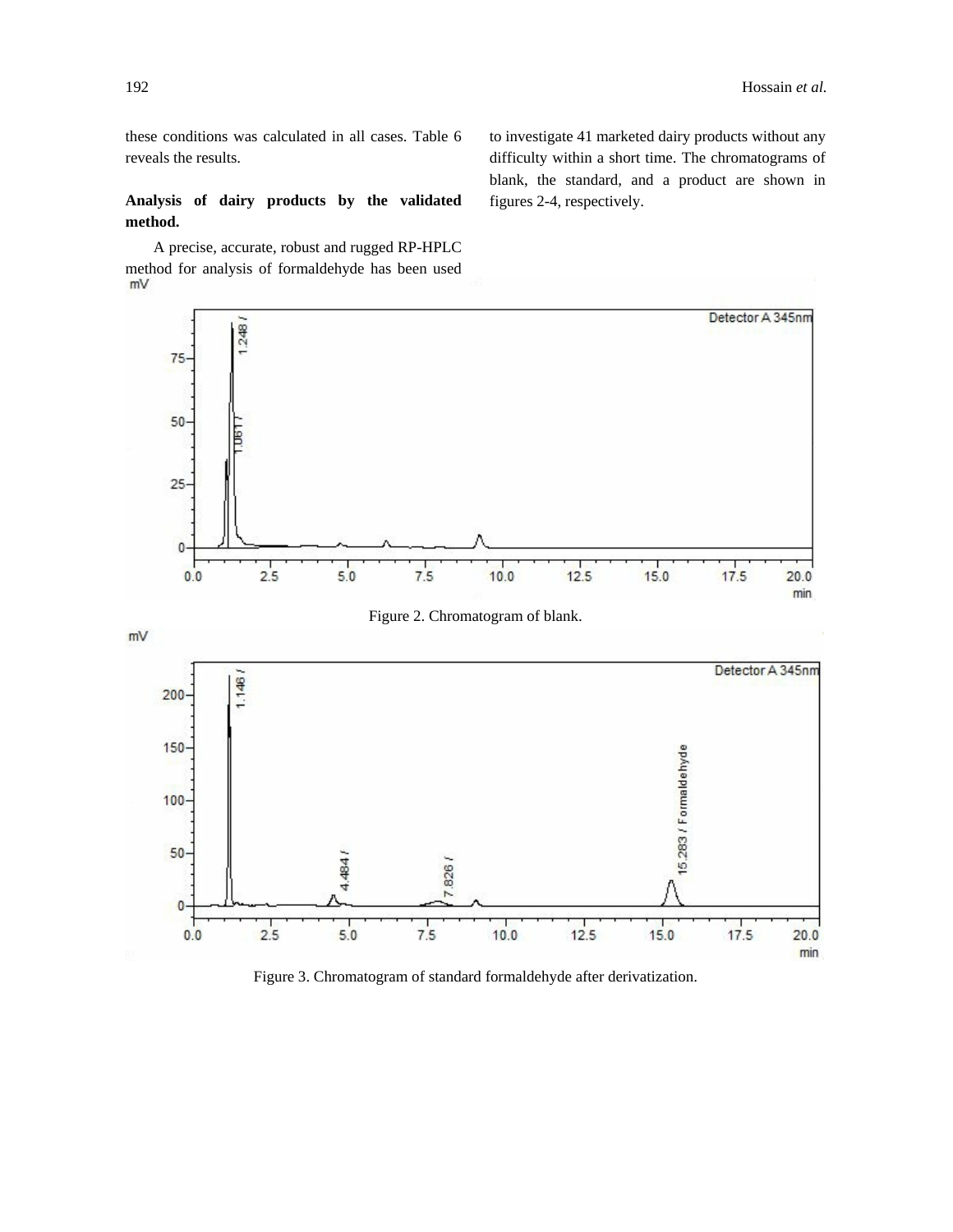mV



Figure 4. Chromatogram of a sample.

 The method could elute formaldehyde derivative at about 15.3 min, so the method can save time, solvents, life time of detection lamp and column. After preparing sample by a suitable way, 41 marketed dairy products were analyzed by this method to assay formaldehyde. None of the sample showed positive response to formaldehyde though it has become infamous due to its alarming use as preservative in foods. However, Chanda *et. al.*<sup>4</sup> revealed that 10% of the milk samples collected from Barisal district of Bangladesh was adulterated with formaldehyde, which is contradictory to our studies. But we found formaldehyde free products due to the increasing public concern and awareness, controlled formaldehyde uses by manufacturers and effective steps taken by government agencies like 'Mobile Court Act 2009' and 'Formalin Control Act' in 2015. Further studies are needed to check the condition of dairy products in every regions of Bangladesh.

## **CONCLUSION**

 Use of formaldehyde in different food products has become a common tradition among the greedy manufacturer since the very beginning of the twenty first century. Their uses of preservatives have become major threat for human health as it causes different life threatening diseases. So, our aim was to check the marketed dairy products to verify whether they contain formaldehyde or not. We found the concentration of formaldehyde in all 41 analyzed products below the level of detection, i.e. 0.4 ppm. The obtained result is very relieving despite the current alarming situation in our food sectors. However, our suggestion is that market products investigation should be done by the concerned authorities as well as independent research groups at regular interval across the country. In such cases, the validated method can be used for the routine analysis of dairy product in food industries.

#### **ACKNOWLEDGEMENT**

 This research work has been supported by Higher Education Quality Enhancement Project (HEQEP), AIF, Round-III, Window-2, CP-3245, Award No. 26, University Grants Commission (UGC), Bangladesh.

#### **REFERENCES**

- 1. Afzal, A., Mahmood, M.S., Hussain, I., and Akhtar, M. 2011. Adulteration and microbiological quality of milk (a review). *Pak. J. Nutr.* **10**, 1195-1202.
- 2. Cempírková, R. and Mikulová, M. 2009. Incidence of psychrotrophic lipolytic bacteria in cow's raw milk*. Czech J. Anim. Sci.* **54**, 65-73.